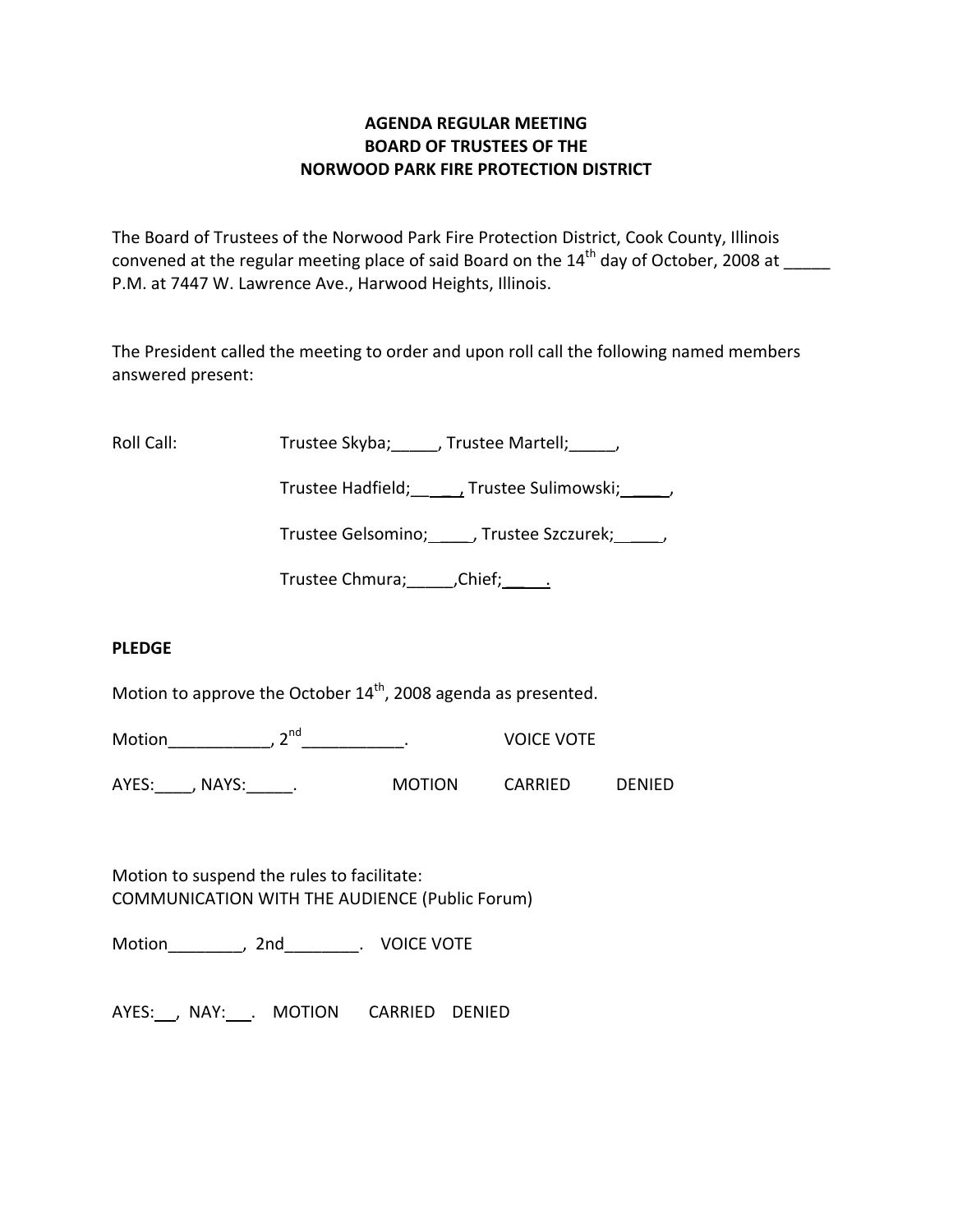Motion to approve payment of all current bills.

Motion\_\_\_\_\_\_\_\_\_, 2nd \_\_\_\_\_\_\_\_\_\_,

Roll Call: Trustee Skyba; \_\_\_, Trustee Martell; \_\_\_\_\_,

Trustee Hadfield;\_\_\_\_\_, Trustee Sulimowski;\_\_\_\_\_,

Trustee Gelsomino; \_\_\_\_\_, Trustee Szczurek; \_\_\_\_\_\_.

Trustee Chmura;\_\_\_\_\_\_.

Motion to approve the minutes of the Regular meeting held September  $9<sup>th</sup>$ , 2008.

Motion\_\_\_\_\_\_\_\_\_\_, 2nd \_\_\_\_\_\_\_\_\_,

Roll Call: Trustee Skyba; \_\_\_, Trustee Martell; \_\_\_,

Trustee Hadfield;\_\_\_\_\_, Trustee Sulimowski;\_\_\_\_\_,

Trustee Gelsomino; \_\_\_\_\_, Trustee Szczurek; \_\_\_\_,

Trustee Chmura;\_\_\_\_\_.

## **TREASURER'S REPORT:**

Motion to approve the revised Treasurer's report showing Suburban Bank and Trust Lock Box account as presented from the Financial Statement for August 2008.

Motion\_\_\_\_\_\_\_\_\_, 2nd \_\_\_\_\_\_\_\_\_\_,

Roll Call: Trustee Skyba; \_\_\_\_, Trustee Martell; \_\_\_\_\_,

Trustee Hadfield; frustee Sulimowski; frustee Hadfield;

Trustee Gelsomino; \_\_\_\_, Trustee Szczurek; \_\_\_\_,

Trustee Chmura;\_\_\_\_\_.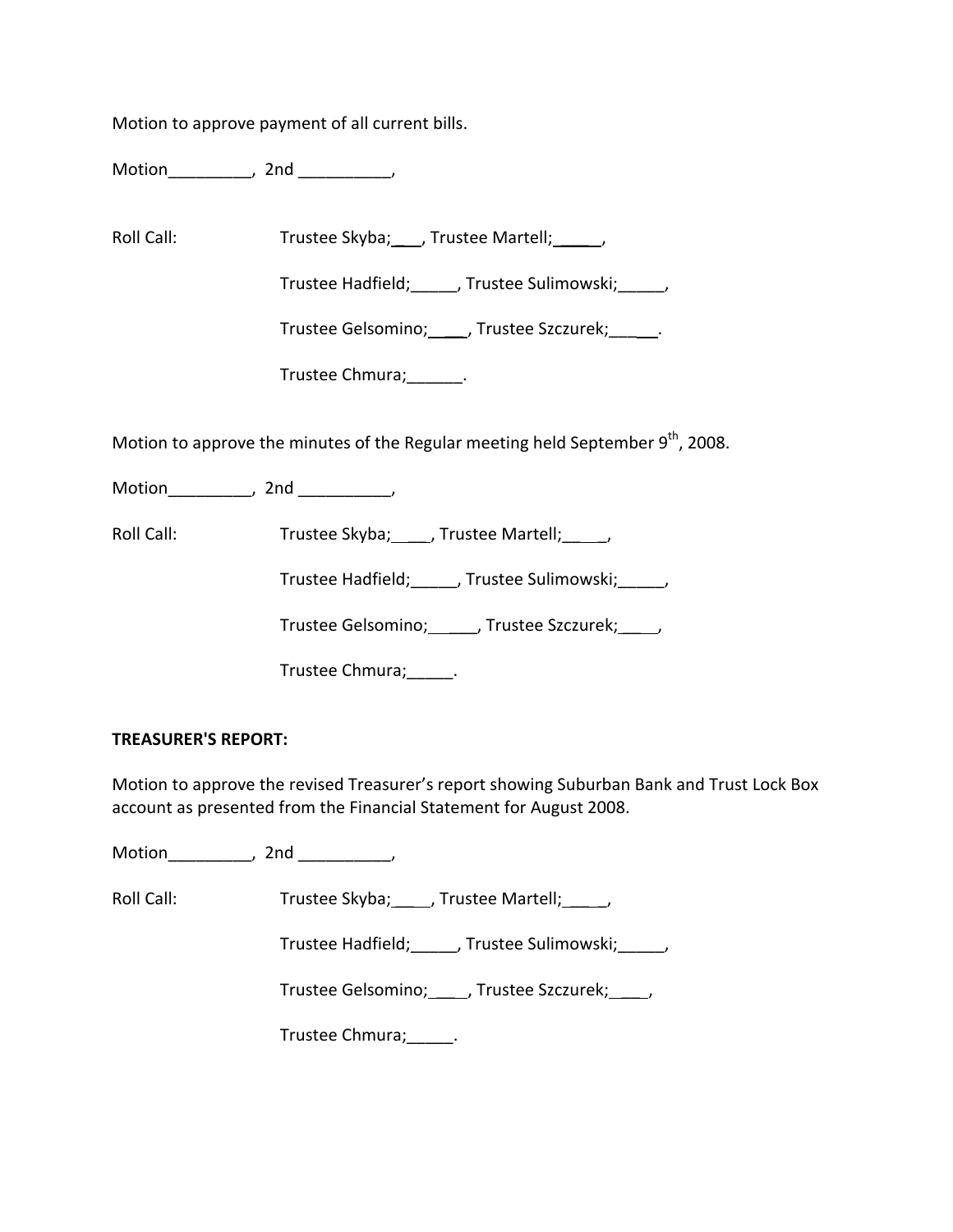Motion to approve the Treasurer's report as presented from the Financial Statement for September 2008.

Motion\_\_\_\_\_\_\_\_\_, 2nd \_\_\_\_\_\_\_\_\_\_, Roll Call: Trustee Skyba; \_\_\_\_, Trustee Martell; \_\_\_\_\_, Trustee Hadfield;\_\_\_\_\_, Trustee Sulimowski;\_\_\_\_\_, Trustee Gelsomino; \_\_\_\_\_, Trustee Szczurek; \_\_\_\_, Trustee Chmura;\_\_\_\_\_. **Chief's Report:** Motion to accept the Chief's Report for September 2008 as presented. Motion\_\_\_\_\_\_\_\_, 2nd \_\_\_\_\_\_\_\_, VOICE VOTE AYES;\_\_\_\_\_\_, NAY\_\_\_\_\_\_. MOTION CARRIED DENIED **President's Report: Committee Reports:** Finance Committee‐ Chairman Trustee Chmura Building and Equipment Committee‐ Chairman Trustee Hadfield Technology and PR Media Committee‐ Chairman Trustee Sulimowski

Policy Committee‐ Chairman Trustee Gelsomino

Pension Fund‐ Trustee Martell and Trustee Skyba